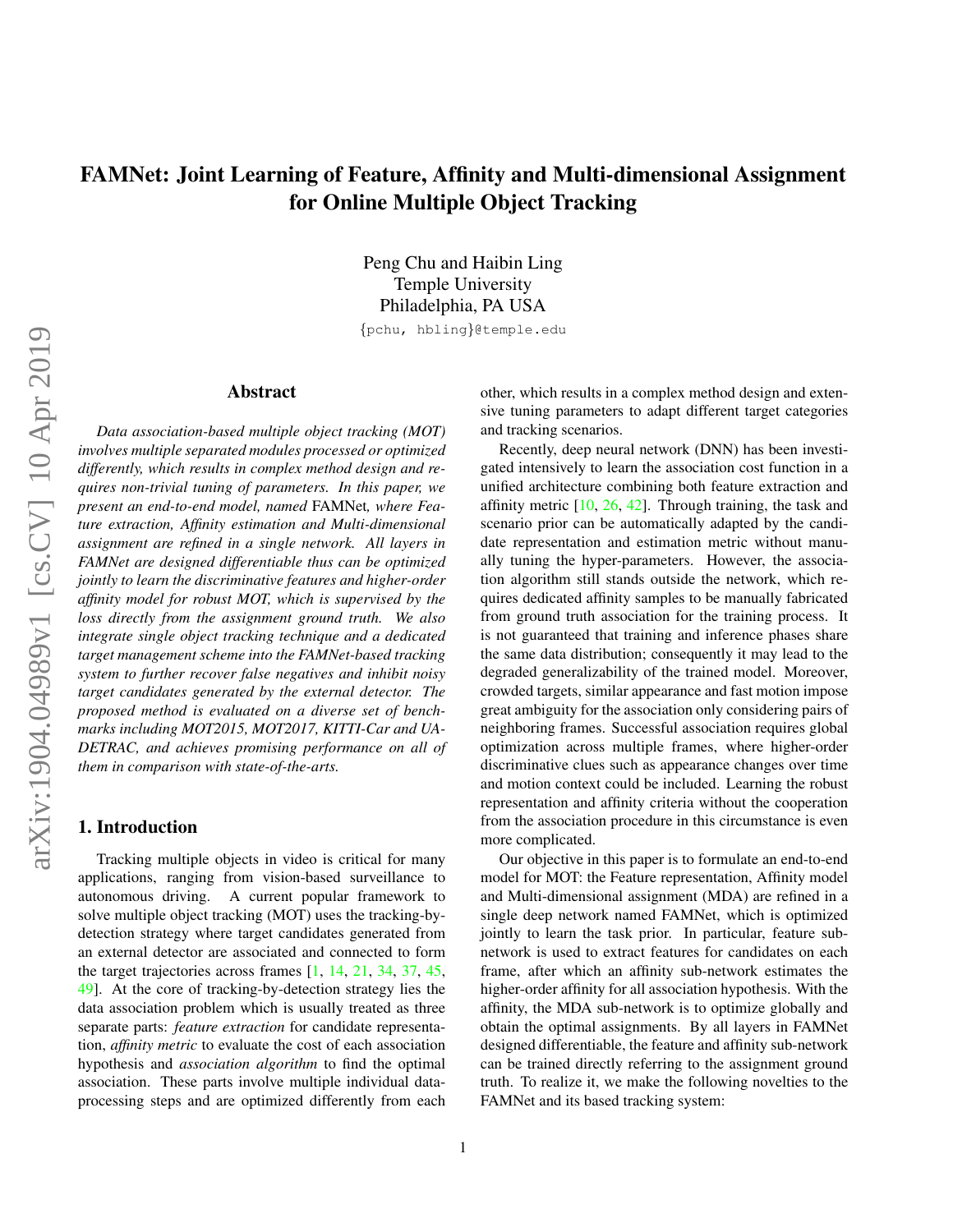<span id="page-1-1"></span>

<span id="page-1-0"></span>Figure 1. Overview of our FAMNet based tracking system. The sub-networks inside the yellow background consist the FAMNet.  $\mathbb{F}_{i_k}$  is a set of features extracted from each frame as detailed in Sec. [4.1](#page-2-0) and  $L$  is for the total loss.

- We design an affinity sub-network that fuses discriminative higher-order appearance and motion information into the affinity estimation.
- We propose an MDA sub-network, in which a modified rank-1 tensor approximation power iteration is designed differentiable and adapted for the deep learning architecture.
- We integrate single object tracking into the data association-based MOT. Detections and tracking predictions are merged and selected optimally through MDA to construct the target trajectories.
- We employ a target management scheme where a dedicated CNN network is used to refine the target bounding box to eliminate the noised candidates generated by external detector.

To show the effectiveness of the proposed approach, it is evaluated on the popular multiple pedestrian and vehicle tracking challenge benchmarks including MOT2015, MOT2017, KITTI-Car and UA-DETRAC. Our results show promising performance in comparison with other published works.

# 2. Related Work

Multiple object tracking (MOT) has been an active research area for decades, and many methods have been investigated for this topic. Recently, the most popular framework for MOT is the tracking-by-detection. Traditional methods primarily focus on solving the data association problem using such as Hungarian algorithm [\[3,](#page-8-7) [15,](#page-8-8) [19\]](#page-8-9), network flow  $[12, 53, 55]$  $[12, 53, 55]$  $[12, 53, 55]$  $[12, 53, 55]$  $[12, 53, 55]$  and multiple hypotheses tracking  $[6, 23]$  $[6, 23]$  $[6, 23]$ on various of affinity estimation schemes. Higher-order affinity provides the global and discriminative information that is not available in pairwise association. In order to utilize it, MOT is usually treated as the MDA problem. Collins [\[11\]](#page-8-13) proposes a block ICM-like method for the MDA to incorporate higher-order motion model. The method iteratively solves bipartite assignments alternatively

while keeping other assignments fixed. In [\[41\]](#page-9-5), MDA is formulated as the rank-1 tensor approximation problem where a dedicated power iteration with unite  $\ell_1$  normalization is proposed to find the optimal solution. Our work is closely related to the MDA formulation, especially [\[41\]](#page-9-5).

Recently, deep learning is explored with increasing popularity in MOT with great success. Most recent solutions rely on it as a powerful discriminative technique [\[1,](#page-8-0) [27,](#page-8-14) [42,](#page-9-2) [56\]](#page-9-6). Tang et al. [\[43\]](#page-9-7) propose to use DNN based Re-ID techniques for affinity estimations. They include lift edges that connect two candidates spanning multiple frames to capture the long-term affinity. In [\[39\]](#page-8-15), recurrent neural networks (RNN) and long short-term memory (LSTM) is adapted to model the higher-order discriminative clue. Those methods learn the networks in a separate process with the manually fabricated affinity training samples.

Some recent works have gone further to tentatively solve MOT in an entirely end-to-end fashion. Ondruska and Posner [\[35\]](#page-8-16) introduce the RNN for the task to estimate the candidate state. Although this work is demonstrated on the synthetic sensor data and no explicit data association is applied, it firstly shows the efficacy of using RNN for an endto-end solution. Milan et al. [\[31\]](#page-8-17) propose an RNN-LSTM based online framework to integrate both motion affinity estimation and bipartite association into the deep learning network. They use LSTM to solve the data association target by target at each frame where the constrains in data association are not explicitly built into the network but learned from training data. For both works, only the occupancy status of targets are considered, the informative appearance clue is not utilized. Different from their methods, we propose an MDA sub-network which handles both the data association and the constrains, and our affinity fuses both the appearance and motion clue for better discriminability.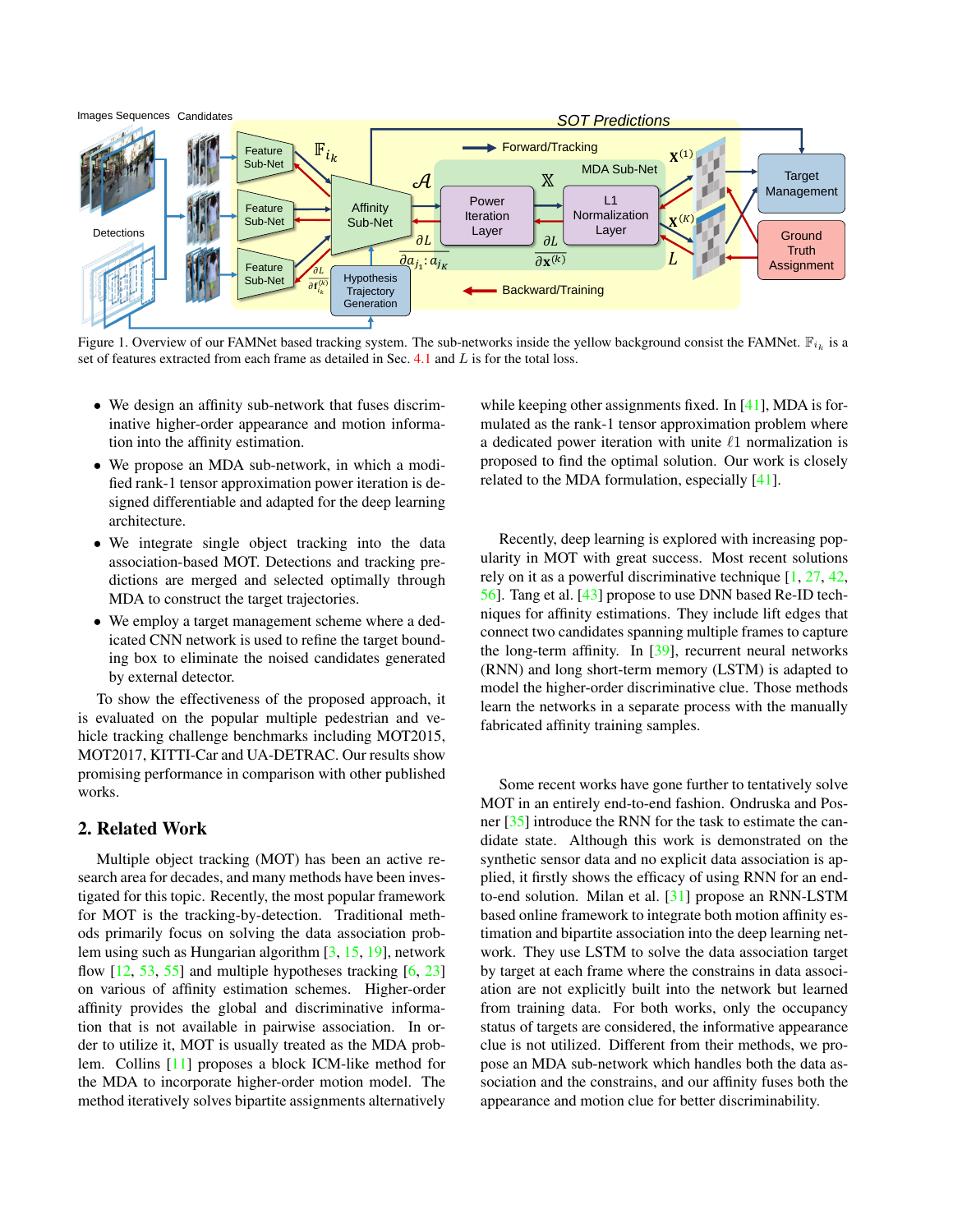# <span id="page-2-5"></span>3. Overview

In this section, we first formulate the multiple object tracking (MOT) problem as a multi-dimensional assignment (MDA) form, and then provide an overview of our FAMNet-based tracking system (overview in Fig. [1\)](#page-1-0).

## 3.1. Problem Formulation

Following the notation in  $[41]$ , the input for MOT is denoted by  $\mathbb{O} = \{ \mathbb{O}^{(k)} \}_{k=0}^K$ , which contains  $K + 1$  target candidate sets from  $K + 1$  frames. For frame  $k, \mathbb{O}^{(k)} =$  $\{o_{i_k}^{(k)}\}_{i_k=1}^{I_k}$  is the set of  $I_k$  candidates to be matched or associated, where  $o_{i_k}^{(k)}$  represents the status of the candidate such as its center coordinate on the image frame.

With the input candidate set  $\mathbb{O}$ , MOT is to find a multidimensional association that maximizes the overall affinity subject to the association constrains. In detail,  $c_{i_0:i_K}$   $\doteq$  $c_{i_0i_1...i_K} \geq 0$  denotes affinity for one possible association, or in term of MOT, one hypothesis trajectory  $t_{i_0:i_K}$ composed by candidates  $\left\{ \mathbf{o}_{i_0}^{(0)}, \mathbf{o}_{i_1}^{(1)}, ..., \mathbf{o}_{i_K}^{(K)} \right\}$ . We use  $z_{i_0:i_K} = z_{i_0i_1...i_K}$  to indicate whether a hypothesis trajectory is true  $(z_{i_0:i_K} = 1)$  or not  $(z_{i_0:i_K} = 0)$ . If we further denote tensor  $C = (c_{i_0:i_K})$  and  $\mathcal{Z} = (z_{i_0:i_K})$ , the MOT can be formulated as following MDA problem to solve  $\mathcal Z$  based on C:

<span id="page-2-1"></span>
$$
\underset{\{z_{i_0:i_K}\}}{\arg\max} \sum_{i_0:i_K} c_{i_0:i_K} z_{i_0:i_K} = \underset{\mathcal{Z}}{\arg\max} \|\mathcal{C} \circ \mathcal{Z}\|_1, \quad (1)
$$

<span id="page-2-4"></span>s.t. 
$$
\begin{cases} \sum_{i_0: i_K/\{i_k\}} z_{i_0: i_K} = 1, & \forall k = 0, 1, ..., K \\ z_{i_0: i_K} \in \{0, 1\}, & \forall i_k = 1, 2, ..., I_k \end{cases}
$$
 (2)

where  $\circ$  denotes the element-wise product,  $\|\cdot\|_1$  is the matrix 1-norm, and  $\sum_{i_0: i_K / \{i_k\}}$  stands for summation over all subscripts  $i_0$ :  $i_K$  except for  $i_k$ .

To solve Eq. [1,](#page-2-1) we follow the Rank-1 Tensor Approximation (R1TA) framework  $[41]$ . The multi-dimensional assignments  $Z$  are first decomposed as the product of a serials of local assignments  $\mathbf{X}^{(k)} = (x_{i_{k-1}i_k}^{(k)})$  which represent the assignments between candidates in adjacent frames, *i.e.*  $\mathbb{O}^{(k-1)}$  and  $\mathbb{O}^{(k)}$ . If we further rewrite the local assignment matrix into vector form  $\mathbf{x}^{(k)} = (x_{j_k}^{(k)})$  where  $j_k = (i_{k-1} - 1) \times I_k + i_k$  $j_k = (i_{k-1} - 1) \times I_k + i_k$  $j_k = (i_{k-1} - 1) \times I_k + i_k$ ,<sup>1</sup> optimization problem defined in Eq. [1](#page-2-1) can be rewritten as follow:

<span id="page-2-3"></span>
$$
\arg\max_{\mathbb{X}} \mathcal{A} \times_1 \mathbf{x}^{(1)} \times_2 \mathbf{x}^{(2)} \cdots \times_K \mathbf{x}^{(K)},
$$
 (3)

where  $A = (a_{j_1:j_K})$  is the reshaped affinity tensor from the  $(K + 1)$ -th order C tensor to a K-th order tensor follow-ing the rules defined in [\[41\]](#page-9-5) and  $\times_k$  is the k-mode tensor product,  $X = {\mathbf{x}^{(1)}, \mathbf{x}^{(2)}, ..., \mathbf{x}^{(K)}}$  is the set of local assignment vectors which we are optimizing for.

#### 3.2. Architecture Overview and Tracking Pipeline

For each association batch, the FAMNet based tracking system takes the  $K+1$  image frames and corresponding detections provided by an external detector as input. Detection candidates are first used to generate the hypothesis trajectories. Image patches of target candidates together with the trajectory hypothesis are passed into FAMNet to compute the set of local assignments as shown in Fig. [1.](#page-1-0) Inside FAM-Net, features of candidate patches are extracted through a feature sub-network. The affinity sub-network then calculates the affinity for all hypothesis trajectories on those features to form the affinity tensor as described in Sec. [4.1.](#page-2-0) With the affinity tensor, the optimal multi-dimension assignments are estimated by the MDA sub-network as explained in Sec. [4.2](#page-3-0) and [4.3.](#page-4-0)

During training, the assignment ground truth is directly compared with the network output to compute the loss. The loss signal then back-propagates throughout the network to the feature and affinity sub-networks for learning, which is illustrated as the red paths in Fig. [1](#page-1-0) and detailed in Sec. [4.4.](#page-4-1) In tracking phase, the output assignments together with single object tracking (SOT) predictions are used to update the trajectories of tracked targets through the target management scheme as described in Sec. [4.5](#page-5-0) and [4.6.](#page-5-1)

We design our method in the online tracking framework intended for more casual applications. Under the constant velocity assumption, three frames are the minimum temporal span to calculate the motion affinity. Therefore, in the rest of paper,  $K = 2$  with two frames overlapping between association batches is used as to balance the computation cost and the sufficient depth of association to include the higher-order discriminative clues.

## 4. FAMNet

## <span id="page-2-0"></span>4.1. Affinity Sub-Network

The affinity sub-network takes the features of candidates and hypothesis trajectories as input, and generates the affinity tensor as output.

For each association batch, the feature sub-network, which is a Siamese-style network, is first used to extract spatially aligned feature for the candidates from all frames in the batch. The candidates in the middle frame of the batch are treated as *anchor candidates*, and the middle frame is referred as *anchor frame*. E.g., for  $K = 2$ , the anchor frame refers to the frame  $k = 1$ . For each anchor candidate  $o_{i_1}^{(1)}$ ,  $K + 1$  features are extracted respectively from the  $K + 1$ frames, denoted as  $\mathbb{F}_{i_1} = \{ \mathbf{f}_{i_1}^{(0)}, \mathbf{f}_{i_1}^{(1)}, \mathbf{f}_{i_1}^{(2)} \}$ . These features are all centered at the same location of  $o_{i_1}^{(1)}$  on frame  $k = 1$ , as illustrated on the left of Fig. [2.](#page-3-1) This way, features in  $\mathbb{F}_{i_1}$ share the same coordinate origin thus can encode motion clue when concatenated along a channel. Spatial dimension

<span id="page-2-2"></span> $1$ For notational convenience, the same symbol is used for elements in  $\mathbf{X}^{(k)}$  and  $\mathbf{x}^{(k)}$  with double subscripts and a single subscript respectively.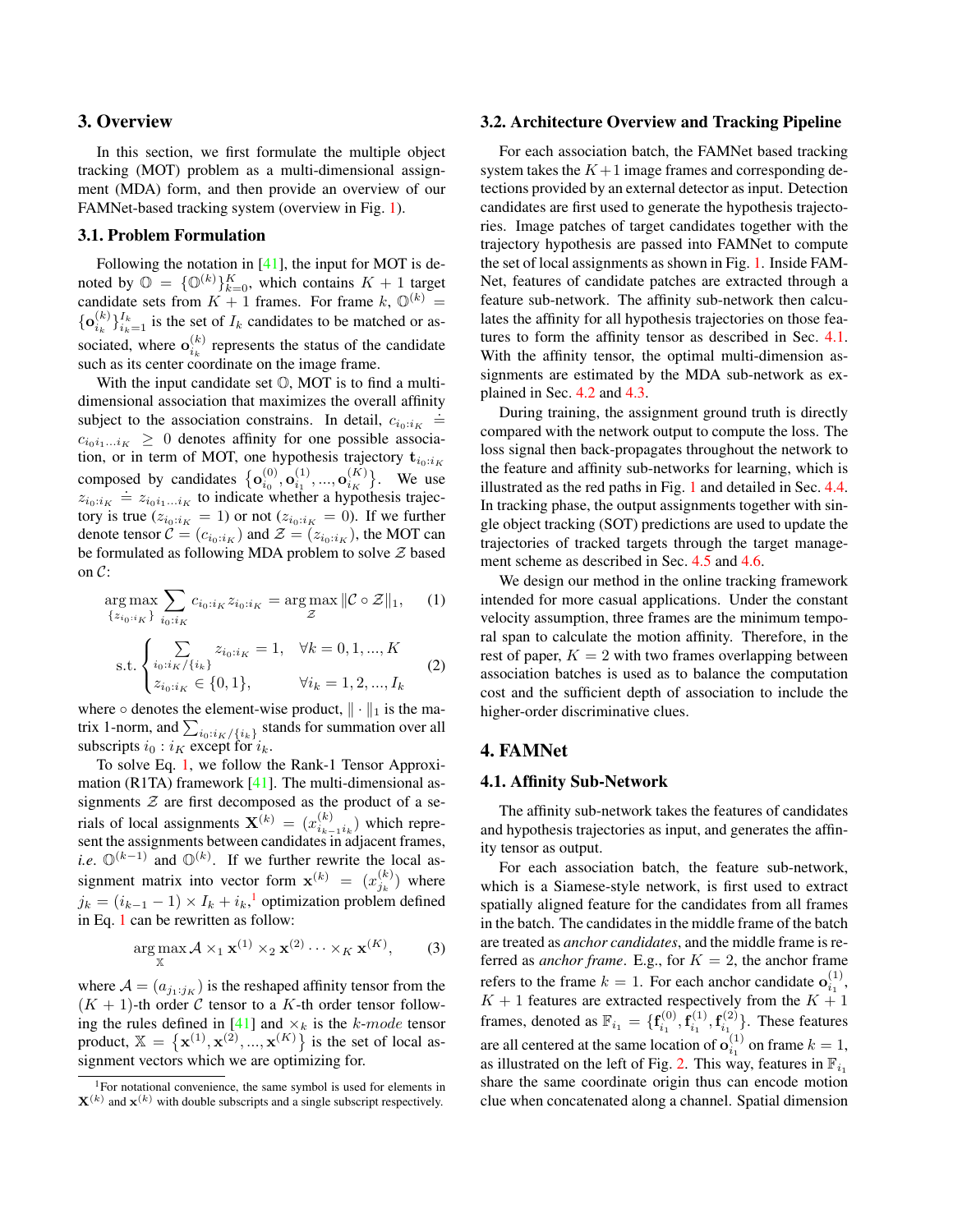

<span id="page-3-1"></span>Figure 2. Illustration of the feature and affinity sub-networks for  $K = 2$ . It shows an example to calculate the affinity  $c_{222}$  for the hypothesis trajectory  $t_{222}$ . The red bounding boxes in the first column of images indicate the locations on the image frame for the patch in the second column. The blue bounding boxes in the second column illustrate the detection candidates. Best viewed in color.

of  $f_{i_1}^{(1)}$  is determined by the bounding box of  $o_{i_1}^{(1)}$ , while others are the multiples of  $f_{i_1}^{(1)}$  in order to include enough candidates on adjacent frames into the same view. Note that, hypothesis trajectories sharing the same anchor candidate have the same set of  $\mathbb{F}_{i_k}$ . Therefore,  $(K+1)I_k$  features are extracted for each association batch.

Two levels of affinities are calculated for each hypothesis trajectory using the extracted feature set, as shown in Fig. [2.](#page-3-1) In detail, the affinity tensor is calculated as following:

<span id="page-3-2"></span>
$$
c_{i_0i_1i_2} = \begin{cases} \varphi(\mathbb{F}_{i_1}, \mathbf{b}_{i_0}^{(0)}, \mathbf{b}_{i_2}^{(2)}) \\ + \phi(\mathbf{f}_{i_1}^{(0)}|_{\mathbf{o}_{i_0}^{(0)}}, \mathbf{f}_{i_1}^{(1)}) & \mathbf{t}_{i_0i_1i_2} \in \mathbb{T} \\ + \phi(\mathbf{f}_{i_1}^{(2)}|_{\mathbf{o}_{i_2}^{(2)}}, \mathbf{f}_{i_1}^{(1)}), \\ 0, & \mathbf{t}_{i_0i_1i_2} \notin \mathbb{T}, \end{cases}
$$
(4)

where  $\mathbb T$  is the set of valid hypothesis trajectories,  $\mathbf{b}_{i_k}^{(k)}$  is the bounding box associated with  $o_{i_k}^{(k)}$ ,  $\phi(\cdot)$  calculates the pair-wise affinity and  $\varphi(\cdot)$  evaluates the long-term affinity of a hypothesis trajectory,  $\mathbf{f}_{i_1}^{(0)}\big|_{\mathbf{o}_{i_0}^{(0)}}$  is a spatial subset of  $\mathbf{f}_{i_1}^{(0)}$ centered at  $o_{i_0}^{(0)}$  with the same spatial dimension as  $f_{i_1}^{(1)}$ . The actual center coordinates of  $\mathbf{o}_{i_0}^{(0)}$  in  $\mathbf{f}_{i_1}^{(0)}$  need to be converted accordingly. We use  $o_{i_0}^{(0)}$  here for convenience.

For pair-wise affinity, the cross-correlation operation is used, such as

<span id="page-3-3"></span>
$$
\phi\big(\mathbf{f}_{i_1}^{(0)}\big|_{\mathbf{o}_{i_0}^{(0)}},\mathbf{f}_{i_1}^{(1)}\big) = \mathbf{f}_{i_1}^{(1)} * \mathbf{f}_{i_1}^{(0)}\big|_{\mathbf{o}_{i_0}^{(0)}} = \phi\big(\mathbf{f}_{i_1}^{(0)},\mathbf{f}_{i_1}^{(1)}\big)\big|_{\mathbf{o}_{i_0}^{(0)}},\tag{5}
$$

where ∗ is the convolution operation. Due to the fact that hypothesis trajectories sharing the same anchor candidates have the same set of  $\mathbb{F}_{i_1}$ , we can calculate  $f_{i_1}^{(1)} * f_{i_1}^{(0)}$  first then take the value at  $o_{i_0}^{(0)}$  from the cross-correlation result, which is referred as  $\phi(\cdot)|_{\mathbf{o}_{i_0}^{(0)}}$ .

We use convolutional neural network (CNN) with spatial attention to evaluate the higher-order affinity of hypothesis trajectory. For this purpose, features  $f_{i_1}^{(0)}$  and  $f_{i_1}^{(2)}$  are multiplied with spatial masks generated from  $\mathbf{b}_{i_0}^{(0)}$  and  $\mathbf{b}_{i_2}^{(2)}$  as shown in Fig. [2.](#page-3-1) In particular, we create a binary mask of the same spatial size with  $\mathbf{f}_{i_1}^{(0)}$  or  $\mathbf{f}_{i_1}^{(2)}$  for each candidate. Inside each mask, the region within  $\mathbf{b}_{i_k}^{(k)}$  is set to 1 otherwise is 0. Each time, the actual position of  $\mathbf{b}_{i_k}^{(k)}$  in the mask is converted from the image frame to the coordinates centered at anchor candidates. After encoding the spatial-temporal information, features in  $\mathbb{F}_{i_1}$  are concatenated along channel to form the input of a CNN to estimate the long-term affinity. The final affinity for a hypothesis trajectory is the summation of two levels of affinity according to Eq. [4.](#page-3-2)

#### <span id="page-3-0"></span>4.2. R1TA Power Iteration Layer

With the affinity tensor, we use R1TA power iteration to estimate the set of optimal assignments in Eq. [3.](#page-2-3) Solving the global optimum for MDA usually requires NP-hard probing. A sub-optimal approximation is usually guaranteed by a power iteration algorithm which can be expressed in the pure mathematic format.

In order to fit this process into the deep network frame-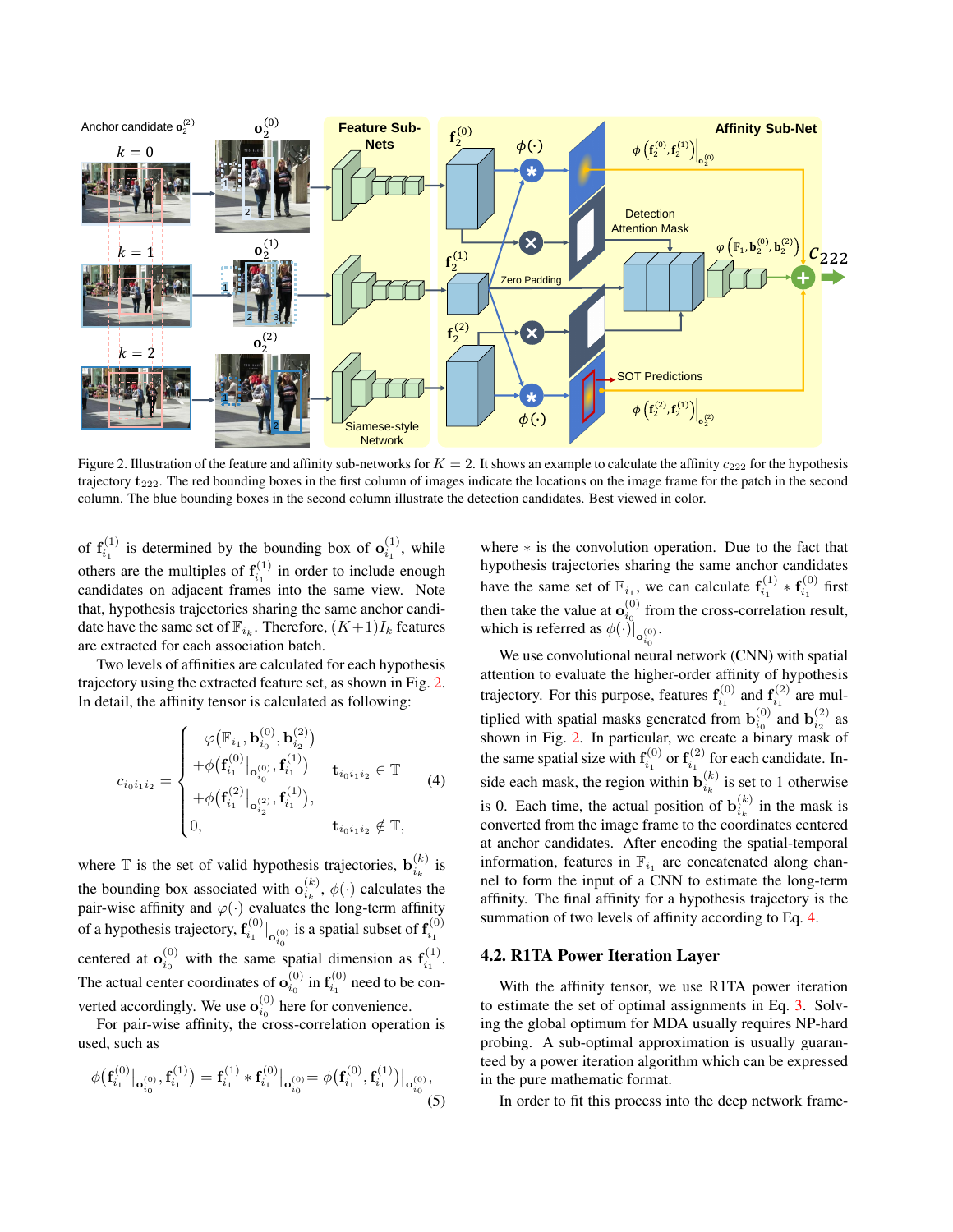<span id="page-4-6"></span>work, we adapt a different iteration scheme than the one in  $[41]$  where the row/column  $\ell$ 1 normalization is applied to X after each iteration to enforce the constrain defined in Eq. [2.](#page-2-4) The tensor power iteration and row/column normalization are separated into two independent layers in our design. It avoids cumulating too deep operations in a single layer and alleviate the potential gradient vanishing. Downside of this scheme is that we could not expect the same convergence property as in [\[41\]](#page-9-5). However, benefited from the end-to-end training, it can be compensated by the learned more discriminative feature and affinity metric.

In detail, the optimal solution to Eq. [3](#page-2-3) subject to Eq. [2](#page-2-4) is approximated iteratively by:

**Forward pass.** At the  $(n + 1)$ -th iteration, the elements in  $\mathbf{x}^{(1)(n+1)}$  is calculated from<sup>[2](#page-4-2)</sup>

 $(1)$ (n)

$$
x_{j_1}^{(1)(n+1)} = \frac{x_{j_1}^{(1)(n)}}{C^{(n)}} \sum_{j_1: j_K \neq \{j_1\}} a_{j_1: j_K} x_{j_2}^{(2)(n)} \cdots x_{j_K}^{(K)(n)}, \tag{6}
$$

where  $C^{(n)} = \sum_{j_1: j_K} a_{j_1: j_K} x_{j_1}^{(1)(n)} x_{j_2}^{(2)(n)} \cdots x_{j_K}^{(K)(n)}$  is the  $\ell$ 1 normalization factor. At initialization, elements in all local assignment vectors  $\mathbf{x}^{(k)(0)}$  are set to 1.

Backward pass. The R1TA power iteration layer computes the loss gradient of affinity tensor  $A$ , denoted by  $\partial L/\partial a_{j_1:j_K}$ , as backward output. The input of the backward pass is the loss gradient of all local assignment vectors at the last iteration, e.g.  $\partial L/\partial \mathbf{x}^{(k)(N)}$ , where N is the total number of iterations performed in the forward pass. The gradient output is calculated as follow:

<span id="page-4-3"></span>
$$
\frac{\partial L}{\partial a_{j_1:j_K}} = \sum_n \frac{x_{j_1}^{(1)(n)} x_{j_2}^{(2)(n)} \cdots x_{j_K}^{(K)(n)}}{C^{(n)}} \times \sum_k \left( \mathbf{i}_{j_k}^{(k)} - \mathbf{x}^{(k)(n+1)} \right)^\top \frac{\partial L}{\partial \mathbf{x}^{(k)(n+1)}},\tag{7}
$$

where  $\mathbf{i}_{j_k}^{(k)}$  is a unit vector of the same dimension as  $\mathbf{x}^{(k)}$  and has elements equal to 1 only at  $j_k$  and otherwise 0. In order to calculate Eq. [7](#page-4-3) for all iterations, the loss gradients of assignment vectors at each iteration are also needed, which follows:

$$
\frac{\partial L}{\partial x_{j_1}^{(1)(n)}} = \frac{x_{j_1}^{(1)(n+1)}}{x_{j_1}^{(1)(n)}} \Big[ \left( \mathbf{i}_{j_1}^{(1)} - \mathbf{x}^{(1)(n+1)} \right) \frac{\partial L}{\partial \mathbf{x}^{(1)(n+1)}} - \sum_{k \neq 1} \left( \mathbf{x}^{(1)(n+1)} \right) \frac{\partial L}{\partial \mathbf{x}^{(1)(n+1)}} \Big] + \frac{\sum_{k \neq 1} h_{j_1}^{(k)(n)}}{C^{(n)}}, \tag{8}
$$

where  $h_{j_1}^{(k)(n)}$  can be calculated as, *e.g.* for  $k = 2$ ,  $h_{j_1}^{(2)(n)} =$  $\sum_{l_1: l_K/\{l_1\}} a_{j_1 l_2 \cdots l_k} x_{l_3}^{(3)(n)}$  $\frac{(3)(n)}{l_3} \cdots x_{l_K}^{(K)(n)}$  $\frac{1}{l_K}$  $\frac{\partial L}{\partial x_{l_2}^{(2)(n)}}$ .

<span id="page-4-2"></span>



<span id="page-4-4"></span>Figure 3. Hypothesis trajectory generation. It shows all hypothesis trajectories passing through candidate  $o_2^{(1)}$ . The color of nodes indicates the ground truth associations.

#### <span id="page-4-0"></span>4.3.  $\ell$ 1 Normalization Layer

To satisfy the constrains defined in Eq. [2](#page-2-4) required by MDA, row/column  $\ell$ 1 normalization is applied to the result X. The assignment vectors from the R1TA power iteration layer are reshaped back to their matrix form such that  $\mathbf{X}^{(k)} = (x_{i_{k-1}i_k}^{(k)}) \in \mathbb{R}^{I_{k-1} \times I_k}$ . Then, the  $\ell$ 1 normalization is performed row and column alternatively through multiple iterations.

Forward pass. For each pair of iterations, we start from row normalization. In the  $(n + 1)$  and  $(n + 2)$ -th iteration:

$$
\mathbf{X}^{(k)(n+1)} = \left[\mathbf{X}^{(k)(n)}\mathbf{1}_{I_k}\right]^{-1} \mathbf{X}^{(k)(n)}
$$

$$
\mathbf{X}^{(k)(n+2)} = \mathbf{X}^{(k)(n+1)} \left[\mathbf{1}_{I_{k-1}}^{\top} \mathbf{X}^{(k)(n+1)}\right]^{-1}, \tag{9}
$$

where  $\mathbf{1}_{I_k}$  is a vector of  $\mathbb{R}^{I_k}$  with all elements being 1, [x] here and below represents the diagonal matrix with x as diagonal elements.

Backward pass. Given a starting gradient  $\partial L / \partial \mathbf{X}^{(k)(n+2)}$ , we iteratively compute the gradients as:

<span id="page-4-5"></span>
$$
\frac{\partial L}{\partial \mathbf{X}^{(k)(n+1)}} = \frac{\partial L}{\partial \mathbf{X}^{(k)(n+2)}} \left[ \mathbf{1}_{I_{k-1}}^{\top} \mathbf{X}^{(k)(n+2)} \right]^{-1} - \mathbf{1}_{I_{k-1}} \n\cdot \text{diag}\left( \left[ \mathbf{1}_{I_{k-1}}^{\top} \mathbf{X}^{(k)(n+2)} \right]^{-2} \left( \mathbf{X}^{(k)(n+2)} \right) \frac{\partial L}{\partial \mathbf{X}^{(k)(n+2)}} \right)^{\top} \n\frac{\partial L}{\partial \mathbf{X}^{(k)(n)}} = \left[ \mathbf{X}^{(k)(n+1)} \mathbf{1}_{I_k} \right]^{-1} \frac{\partial L}{\partial \mathbf{X}^{(k)(n+1)}} \n-\text{diag}\left( \left[ \mathbf{X}^{(k)(n+1)} \mathbf{1}_{I_k} \right]^{-2} \frac{\partial L}{\partial \mathbf{X}^{(k)(n+1)}} \left( \mathbf{X}^{(k)(n+1)} \right)^{\top} \right) \mathbf{1}_{I_k}^{\top}.
$$

Our  $\ell$ 1 normalization layer is similar to but differs from that in [\[54\]](#page-9-8), in that our implementation allows partial row/column normalization to handle real and virtual candidates differently as detailed in Sec. [4.5.](#page-5-0)

#### <span id="page-4-1"></span>4.4. Training

During the training, the total loss  $L$  is measured by the binary cross entropy between all predicted assignments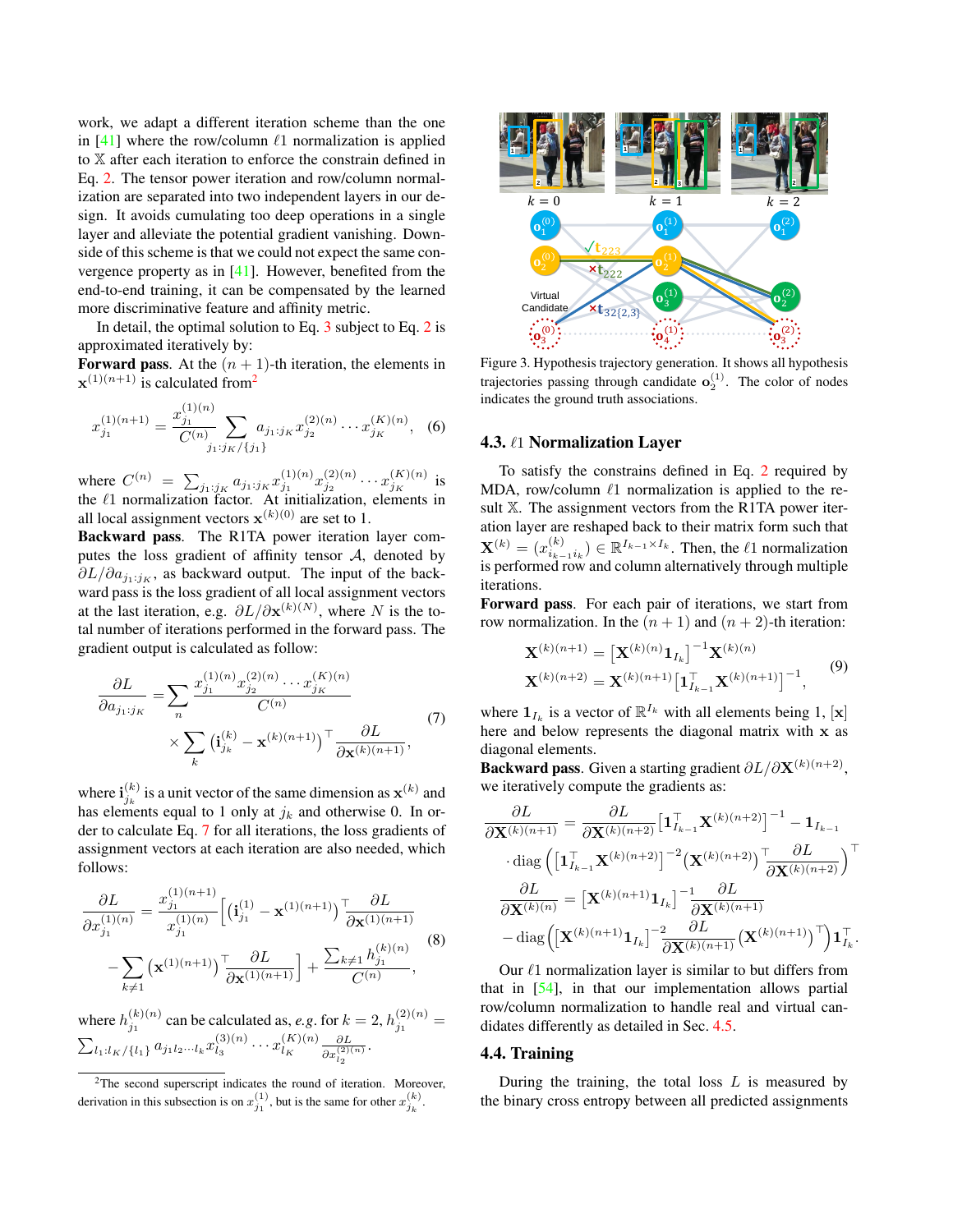<span id="page-5-3"></span> $(x_{i_{k-1}i_k}^{(k)} \in [0,1])$  and assignment ground truth  $(\bar{x}_{i_{k-1}i_k}^{(k)} \in$  $\{0, 1\}$ , which is written as

$$
L = \sum_{k} \sum_{i_k - 1} \bar{x}_{i_{k-1} i_k}^{(k)} \log x_{i_{k-1} i_k}^{(k)} + (1 - \bar{x}_{i_{k-1} i_k}^{(k)}) \log(1 - x_{i_{k-1} i_k}^{(k)}).
$$

With the total loss, gradients are calculated throughout the network back to the affinity and feature sub-networks.

We use each association batch containing  $K + 1$  frames as one mini-batch during training and tracking. For each batch,  $K + 1$  consecutive frames and target candidates on each frame provided by an external detector serve as the input. The candidate set is first used to generate the hypothesis trajectories  $\{t_{i_0:i_K}\}.$  We set a bound for the hypothesis trajectory generation where two candidates from two consecutive frames can be connected only when they are spatially close to each other and have the similar bounding box size. We set adaptive thresholds for this strategy. In detail, if a candidate cannot connect with any candidate at a threshold, it re-searches using degraded thresholds for the possible connection. This strategy allows the connections for both fast and slow movement targets, and meanwhile rejects naive false positive connections. Hypothesis trajectories are generated greedily by iterating through all valid connections to form trajectories starting with candidates in  $\mathbb{O}^{(0)}$  and terminating in  $\mathbb{O}^{(K)}$ . Generated trajectories are sorted by their anchor candidates and together with image frames fed into our networks for training and tracking.

## <span id="page-5-0"></span>4.5. Tracking by Integrating Detection and SOT

In the tracking phase, predictions using SOT techniques are included to recover missing candidates from the external detector. We add a virtual candidate to each candidate set to represent missing candidates and allow it to connect with any candidate in consecutive frames as shown in Fig. [3.](#page-4-4) Both real and virtual candidates are used to generate trajectory hypothesis. When calculating affinity, we choose the location maximizing the affinity in Eq. [5](#page-3-3) as the center of the virtual candidates for each anchor candidate such that

$$
\underset{\hat{\mathbf{o}}_{I_2+1}^{(2)}}{\arg \max} \phi \big(\mathbf{f}_{i_1}^{(2)}, \mathbf{f}_{i_1}^{(1)}\big) = \big(\mathbf{f}_{i_1}^{(1)} * \mathbf{f}_{i_1}^{(2)}\big)\big|_{\hat{\mathbf{o}}_{I_2+1}^{(2)}}.
$$
 (10)

Therefore, if an anchor candidate misses its detection in consecutive frame, it will connect with the virtual candidate which represents the location most similar to it in that consecutive frame, or, in terms of SOT, its tracking prediction. Each anchor candidate may have a different location predicted by SOT. We use  $\hat{\mathbf{o}}_{I_2+1}^{(2)}$  in Eq. [10](#page-4-5) to refer to the virtual candidate, its center coordinates may vary on different anchor candidates.

To prevent MDA from always choosing the virtual candidates since their affinity are no smaller than any real candidate, a coefficient  $\alpha \in (0,1)$  is used to scale down their affinity. The virtual candidates are handled specially in the

| <b>Algorithm 1</b> Target Management                                                                                     |
|--------------------------------------------------------------------------------------------------------------------------|
| 1: Input: Assignment matrix $\mathbf{X}^{(k)} = (x_{i_{k-1}i_k}^{(k)}) \in \mathbb{R}^{I_{k-1} \times \overline{I_k}}$ . |
| 2: Output: Tracked target trajectories.                                                                                  |
| 3: Discrete $X^{(k)}$ using graph multicut [20].                                                                         |
| 4: for $i_{k-1} = 1, \ldots, I_{k-1}$ do                                                                                 |
| <b>if</b> $o_{i_k-1}^{(k-1)}$ not tracked<br>5:                                                                          |
| <b>and</b> CNN <sub>BBE</sub> $(b_{i_{k-1}}^{(k-1)}) > 0.5$ then                                                         |
| add new target trajectory starting with $\mathbf{b}_{i}^{(k-1)}$<br>6:                                                   |
| end if<br>7:                                                                                                             |
| if $o_{i_{k-1}}^{(k-1)}$ assigned to a real candidate, e.g. $o_{j_k}^{(k)}$ then<br>8:                                   |
| <b>if</b> $IoU(p_{i_{k-1}}^{(k-1)}, b_{j_{k}}^{(k)}) < t_{diff}$<br>9:                                                   |
| and $\text{CNN}_{\text{BBE}}(\mathbf{b}_i^{(k)}) < 0.5$ then                                                             |
| update target trajectory of $o_{i_{k-1}}^{(k-1)}$ using $p_{i_{k-1}}^{(k-1)}$<br>10:                                     |
| continue<br>11:                                                                                                          |
| end if<br>12:                                                                                                            |
| update target trajectory of $o_{i_{k-1}}^{(k-1)}$ using $b_{i_k}^{(k)}$<br>13:                                           |
| else<br>14:                                                                                                              |
| $\triangleright$ <b>b</b> <sub>F</sub> is the bounding box of image frame.<br>15:                                        |
| if $\text{IoU}\big(\mathbf{p}_{i_{k-1}}^{(k-1)}, \mathbf{b}_{F}\big) < t_{\text{exit}}$ then<br>16:                      |
| exit target trajectory of $\mathbf{o}_{i_{k-1}}^{(k-1)}$<br>17:                                                          |
| else<br>18:                                                                                                              |
| update target trajectory of $o_{i_{k-1}}^{(k-1)}$ using $p_{i_{k-1}}^{(k-1)}$<br>19:                                     |
| end if<br>20:                                                                                                            |
| end if<br>21:                                                                                                            |
| $22:$ end for                                                                                                            |

<span id="page-5-2"></span> $\ell$ 1 normalization layer: for the row (column) in  $\mathbf{X}^{(k)(n+1)}$ representing a virtual candidate, only column (row)  $\ell$ 1 normalization is applied. This way, each real candidate can be assigned to only one candidate in consecutive frame including the virtual ones, while a virtual candidate can be assigned to multiple candidates. During optimization, if the affinities of real candidates are smaller than that of the virtual candidates, which represent tracking predictions, the anchor candidates will be automatically associated with the tracking predication. This way, our tracking system integrates the detection and SOT naturally.

#### <span id="page-5-1"></span>4.6. Target Management

On receiving the assignment results, target management handles target entering, exiting and updating. In assignment results, if multiple anchor candidates choose to associate with a virtual candidate, new candidates will be added into candidate sets accordingly. For a virtual candidate not associated with any anchor candidate in assignment results, it will be dropped from the candidate set. Furthermore, if the virtual candidate associated with an anchor candidate in this batch appears as an anchor candidate in the next batch, the appearance feature of the anchor candidate is reused in the next batch in case that the missing detection is caused by occlusion. This SOT process will continue until a confident real candidate is associated.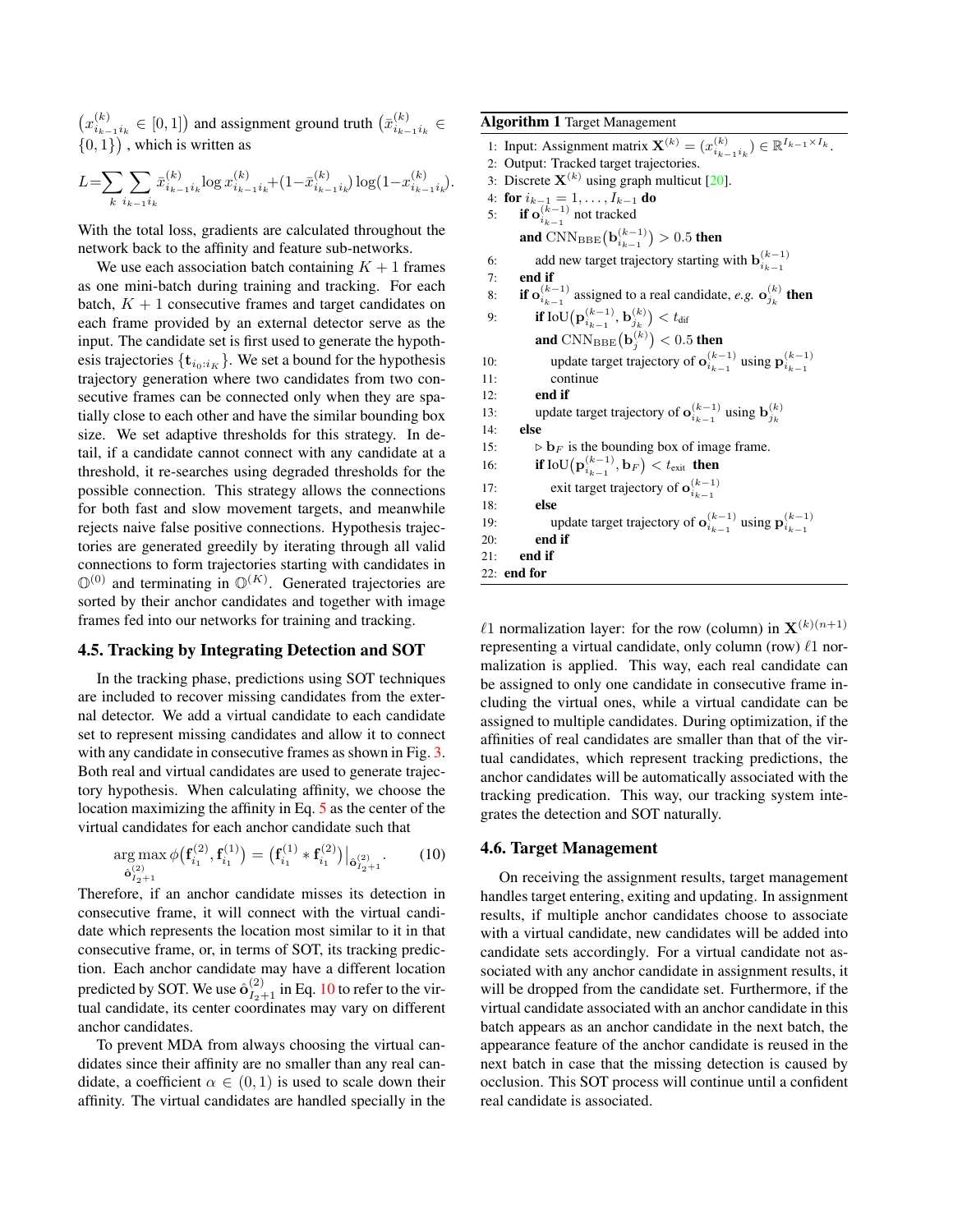<span id="page-6-2"></span><span id="page-6-0"></span>Table 1. Tracking Performance on the MOT2015 benchmark test set. Best in bold.

|                | Method                             | <b>MOTA</b> | <b>MOTP</b> | MT    | $ML\downarrow$ | FP!         | FNJ              | <b>IDS.L</b> |
|----------------|------------------------------------|-------------|-------------|-------|----------------|-------------|------------------|--------------|
|                | <b>CEM [32]</b>                    | 19.3        | 70.7        | 8.5%  | 46.5%          | 14180 34591 |                  | 813          |
|                | R <sub>1</sub> TA [4 <sub>1]</sub> | 24.3        | 68.2        | 5.5%  | $46.6\%$       | 6664        | 38582            | 12.71        |
| <b>Offline</b> | <b>SCNN [27]</b>                   | 29.0        | 71.2        | 8.5%  | 48.4%          | 5160        | 37798            | 639          |
|                | DAM [23]                           | 32.4        | 71.8        | 16.0% | 43.8%          | 9064        | 32060            | 435          |
|                | <b>JMC</b> [21]                    | 35.6        | 71.9        |       | $23.2\%$ 39.3% |             | 10580 28508      | 457          |
|                | <b>RNN</b> [31]                    | 19.0        | 71.0        | 5.5%  | 45.6%          |             | 11578 36706 1490 |              |
|                | oICF[22]                           | 27.1        | 70.0        | 6.4%  | 48.7%          | 7594        | 36757            | 454          |
| Online         | $SCEA$ [51]                        | 29.1        | 71.1        | 8.9%  | 47.3%          | 6060        | 36912            | 604          |
|                | AP <sub>[7]</sub>                  | 38.5        | 71.3        | 8.7%  | 37.4%          | 4005        | 33203            | 586          |
|                | proposed                           | 40.6        | 71.1        |       | $12.5\%$ 34.4% | 4678        | 31018            | 778          |
|                |                                    |             |             |       |                |             |                  |              |

<span id="page-6-1"></span>Table 2. Tracking Performance on the MOT2017 benchmark test set. Best in bold.

|         | Method MOTA MOTP MT ML FP FN FN IDS |      |      |  |                                     |  |
|---------|-------------------------------------|------|------|--|-------------------------------------|--|
|         | IOUI7 [4] 45.5                      |      |      |  | 76.9 15.7% 40.5% 19993 281643 5988  |  |
| Offline | bLSTM [24]                          | 47.5 |      |  | 77.5 18.2% 41.7% 25981 268042 2069  |  |
|         | TLMHT [40] 50.6                     |      |      |  | 77.6 17.6 % 43.4% 22213 255030 1407 |  |
|         | $ CC [43]$ 51.2                     |      | 75.9 |  | 20.9% 37.0% 25937 247822 1802       |  |
|         | GMPHD [25] 39.6                     |      |      |  | 74.5 8.8% 43.3 % 50903 284228 5811  |  |
| Online  | DMAN [56] 48.2                      |      |      |  | 75.7 19.3% 38.3% 26218 263608 2194  |  |
|         | MOTDT $[8]$                         | 50.9 |      |  | 76.6 17.5% 35.7% 24069 250768 2474  |  |
|         | proposed $52.0$                     |      |      |  | 76.5 19.1% 33.4% 14138 253616 3072  |  |

For anchor candidates associated with real candidates, we train a CNN network to further refine their bounding boxes. During MDA, associations are made mainly based on the object center of each candidate. Most MOT tasks concern the actual bounding box enclosure of targets. When an anchor candidate is assigned to a real candidate, two bounding boxes will be associated with it: one from the real candidate itself denoted by  $\mathbf{b}_{i_k}^{(k)}$  and the other from the SOT predication of the anchor candidate  $p_{i_{k-1}}^{(k-1)}$  $\binom{k-1}{i_{k-1}}$ . If the bounding box Intersection over Union (IoU) between  $\mathbf{b}_{i_k}^{(k)}$  and  $\mathbf{p}_{i_{k-1}}^{(k-1)}$  $i_{k-1}$ is smaller than a threshold  $t_{\text{dif}}$ , a CNN is used to evaluate the quality of  $\mathbf{b}_{i_k}^{(k)}$ . In detail, a CNN-based binary classifier CNN<sub>BBE</sub> is trained to decide whether a bounding box has IoU larger than a threshold, *e.g*. 0.5, with the category target. The detailed procedure of the target management is listed in Alg. [1.](#page-5-2)

## 5. Experiment

We conduct experiments on four popular MOT datasets: MOT2015 [\[28\]](#page-8-27) and MOT2017 [\[30\]](#page-8-28) for pedestrian tracking, KITTI-Car [\[17\]](#page-8-29) and UA-DETRAC [\[47\]](#page-9-10) for vehicle tracking. All datasets are provided with referred detections from real detectors.

## 5.1. Experiment Setting

The proposed approach is implemented in PyTorch and runs on a desktop with CPU of 6 cores@3.60GHz and a Titan X GPU. We adapt the SiamFC proposed in [\[39\]](#page-8-15) as our feature sub-network and use their weights as pretrained model which is trained on the ILSVRC15 dataset for object detection in video. The CNN  $\varphi(\cdot)$  to estimate long-term affinity is constructed with three convolutional layers to map the concatenated spatial aligned feature into affinity score. A ResNet-101 with binary output is adapted for  $\text{CNN}_{\text{BBE}}$ , the pre-trained weights from MaskR-CNN [\[18\]](#page-8-30) on COCO dataset is used for initialization. Proposed method runs average 0.6 fps on MOT2017 dataset in tracking phase.

For each test sequence in MOT2015 and MOT2017, following their protocol, one or more similar sequences in the training set are used to train a different set of FAMNet and  $\text{CNN}_{\text{BBE}}$  to best adapt the scenario prior. Sequences in the KITTI and UA-DETRAC dataset are all recorded in a similar setting, therefore all training sequences in their datasets are used together to train one set of networks for all test sequences. To train the FAMNet, ground truth bounding boxes are used as input target candidates. Therefore, no virtual candidate or SOT process is enabled during training. When training the  $CNN<sub>BBE</sub>$ , the training samples are collected from both the external detection and ground truth bounding box after random shift and scale. The IoU of bounding boxes with ground truth larger than 0.5 are selected as positive samples while smaller than 0.4 are for negative samples.

To evaluate the performance of the proposed method, the widely accepted CLEAR MOT metrics [\[2\]](#page-8-31) are reported, which include multiple object tracking precision (MOTP) and multiple object tracking accuracy (MOTA) that combines false positives (FP), false negatives (FN) and the identity switches (IDS). Additionally, we also report the percentage of mostly tracked targets (MT), the percentage of mostly lost targets (ML).

## 5.2. Evaluation Results

MOT2015. MOT2015 [\[28\]](#page-8-27) contains 11 different indoor and outdoor scenes of public places with pedestrians as the objects of interest, where camera motion, camera angle and imaging condition vary greatly. The dataset provides detections generated by the ACF-based detector [\[13\]](#page-8-32). The numerical results on its test set are reported in Tab. [1.](#page-6-0) Our approach achieves clearly the state-of-the-art performance. In particular, our method achieves better performance in most metrics than the RNN based end-to-end online methods due to our discriminative higher-order affinity and the optimization method adapted. Our method also surpasses the same R1TA-based method which is with hand-crafted features and affinity metrics.

MOT2017. Similar to MOT2015, MOT2017 [\[30\]](#page-8-28) contains seven different sequences in both training and test datasets but with higher average target density (31.8 vs 10.6 on the test set), thus is more challenging. MOT2017 also focuses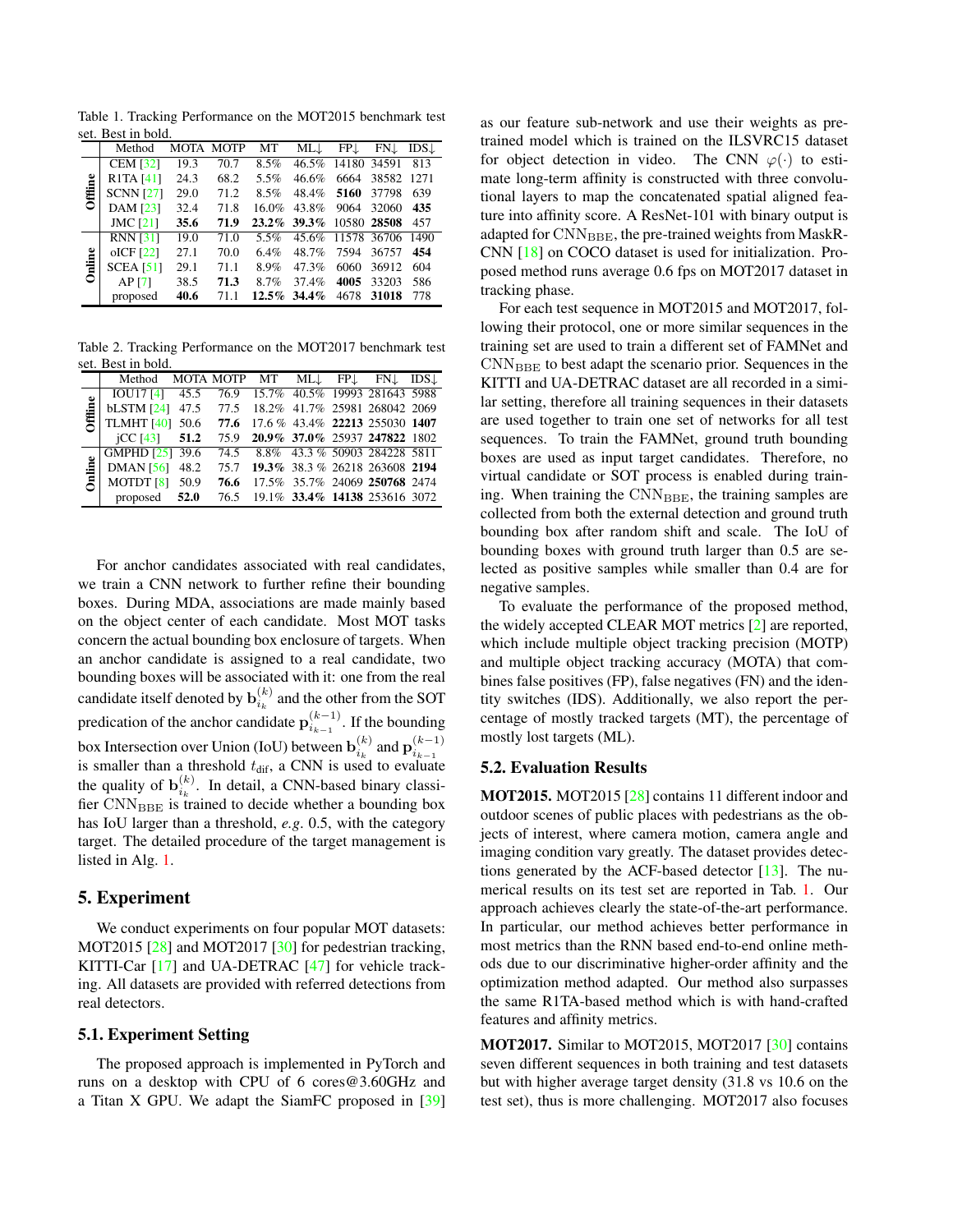<span id="page-7-3"></span><span id="page-7-0"></span>Table 3. Tracking Performance on the KITTI-Car benchmark test set. Best in bold.

|               | Method           |      |      | MOTA MOTP MT ML FP FN IDS       |  |          |      |
|---------------|------------------|------|------|---------------------------------|--|----------|------|
|               | $DCO-X$ [33]     | 68.1 |      | 78.9 37.5% 14.1% 2588 8063 318  |  |          |      |
| <b>Miline</b> | R1TA[41]         | 71.2 |      | 79.2 47.9 % 11.7% 1915 7579 418 |  |          |      |
|               | LP-SSVM [44]     | 77.6 |      | 77.8 56.3% 8.5% 1239 6393       |  |          | - 62 |
|               | NOMT[9]          | 78.1 |      | 79.5 57.2% 13.2% 1061 6421 31   |  |          |      |
|               | <b>RMOT [52]</b> | 65.8 |      | 75.4 40.2% 9.7% 4148 7396 209   |  |          |      |
| Online        | mbodSSP [29]     | 72.7 | 78.8 | 48.8% 8.7% 1918 7360 114        |  |          |      |
|               | CIWT $[36]$      | 75.4 | 79.4 | 49.9% 10.3 % 954 7345 165       |  |          |      |
|               | proposed         | 77.1 | 78.8 | 51.4% 8.9%                      |  | 760 6998 | 123  |

on evaluating the tracker performance on different detection quality. It provides three different detection inputs from DPM [\[16\]](#page-8-37), Faster-RCNN [\[38\]](#page-8-38) and SDP [\[50\]](#page-9-13), ranked in ascending order by AP. We train seven different sets of networks according to different scenes, without further fitting on the different detections. The numerical results are reported in Tab. [2.](#page-6-1) The performance of our method is better than or on par with other published state-of-the-art methods.

KITTI-Car. The KITTI dataset [\[17\]](#page-8-29) contains 21 video sequences in the training set and 29 in the test set for multiple vehicle tracking in street view, where videos are recorded through a camera mounting in front of a moving vehicle. Referred detections from the regionlet [\[46\]](#page-9-14) detector are used in our experiment. The numerical results on the dataset of our method along with other methods using the same detections are summarized in Tab. [3.](#page-7-0) Our method again surpasses the hand-crafted feature-based R1TA method, despite the fact that it uses a much larger association batch for off-line tracking. It is worth mentioning that motion affinity plays a more importance role in KITTI than in MOT2015 and MOT2017, since both targets and camera move faster and more regularly in KITTI.

UA-DETRAC. UA-DETRAC dataset [\[47\]](#page-9-10) is another multiple vehicle tracking dataset with 60 sequences for training and 40 sequences for testing. All sequences are recorded with static camera at a lift-up position near different drive ways in various of weather conditions. We use referred detection from CompACT [\[5\]](#page-8-39) detector in our experiment. UA-DETRAC reports the average of each MOT metric from a serials of results using different detection confidence thresholds (from 0 to 1.0 with 0.1 step). Comparison with other methods using the same detections are reported in Tab. [4.](#page-7-1) Proposed method achieves state-of-the-art performance among the published works. Our method also surpasses the IOU tracker which is an offline method and using a private detector.

#### 5.3. Ablation Study

We justify the effectiveness of different modules in proposed method through ablation study as shown in Tab. [5.](#page-7-2) We conduct the study using the sequences ETH-Pedcross2

<span id="page-7-1"></span>Table 4. Tracking Performance on the UA-DETRAC benchmark test set. All results are averaged over different input detection confidence thresholds. Best in bold.

| Method                 | MOTA MOTP MT |      |      | ML. | FPJ FNJ IDSJ                      |  |
|------------------------|--------------|------|------|-----|-----------------------------------|--|
| CEM [32] 5.1 35.2      |              |      | 3.0% |     | 35.3% 12341 260390 267            |  |
| $H^2T$ [48]            | 12.4         | 35.7 |      |     | 14.8 % 19.4% 51765 173899 852     |  |
| CMOT <sub>[1]</sub>    | 12.6         | 36.1 |      |     | 16.1\% 18.6\% 57886 167111 285    |  |
| <b>GOG [37]</b>        | 14.2         | 37.0 |      |     | 13.9% 19.9% 32093 180184 3335     |  |
| <sup>†</sup> IOU $[4]$ | 19.4         | 28.9 |      |     | 17.7% 18.4 % 14796 171806 2311    |  |
| proposed               | 19.8         |      |      |     | 36.7 17.1% 18.2% 14989 164433 617 |  |

† Private detector used.

<span id="page-7-2"></span>Table 5. Ablation study on sequences from MOT2015.

| Method                     | MOTA | FP.L | FN.L | $IDS+$ |
|----------------------------|------|------|------|--------|
| No training                | 35.5 | 240  | 4799 | 202    |
| Training from scratch      | 44.1 | 281  | 4160 | 97     |
| Without CNN <sub>BBE</sub> | 40.5 | 518  | 4227 | 87     |
| Without SOT                | 42.0 | 200  | 4412 | 99     |
| Fine-tuning (proposed)     | 45.2 | 259  | 4105 | 87     |

and ETH-Sunnyday for testing and ETH-Bahnhof for training. All sequences are from the training set of MOT2015. We start from FAMNet with randomly initialized weights whose tracking performance is referred as "No training" in Tab. [5.](#page-7-2) Then the network is trained on sequence ETH-Bahnhof. "Training from scratch" stands for the results in this scheme. Training with the limited MOT sequences may lead to overfitting of the feature and affinity sub-network. To increase the generalizability and further boost the performance, we use the weights trained on the ILSVRC15 dataset as initialization then perform fine-tuning on the MOT sequence, which is referred as "Fine-tuning" and is the scheme used in other experiments in this paper. "Without  $CNN<sub>BBE</sub>$ " shows the configuration where detection score is used for bounding box quality estimation instead of the dedicated CNNBBE. Target management without  $CNN<sub>BBE</sub>$  cannot efficiently prevent FPs merging into the tracking results. "Without SOT" in Tab. [5](#page-7-2) stands for the case that only detections from external detector are used for association, no SOT prediction is included. By contrast, in the proposed solution, though SOT predictions introduce some FPs, it recovers much more missing candidates and reduces FN greatly.

## 6. Conclusion

In this paper we proposed a novel deep architecture for MOT, which learns jointly, in an end-to-end fashion, features and high-order affinity directly from the ground truth trajectories. During tracking, predictions from SOT and a dedicated target management are include to further boost tracking robustness. Experiments on the MOT2015, MOT2017, KITTI-Car and UA-DETRAC datasets clearly show the effectiveness of proposed approach.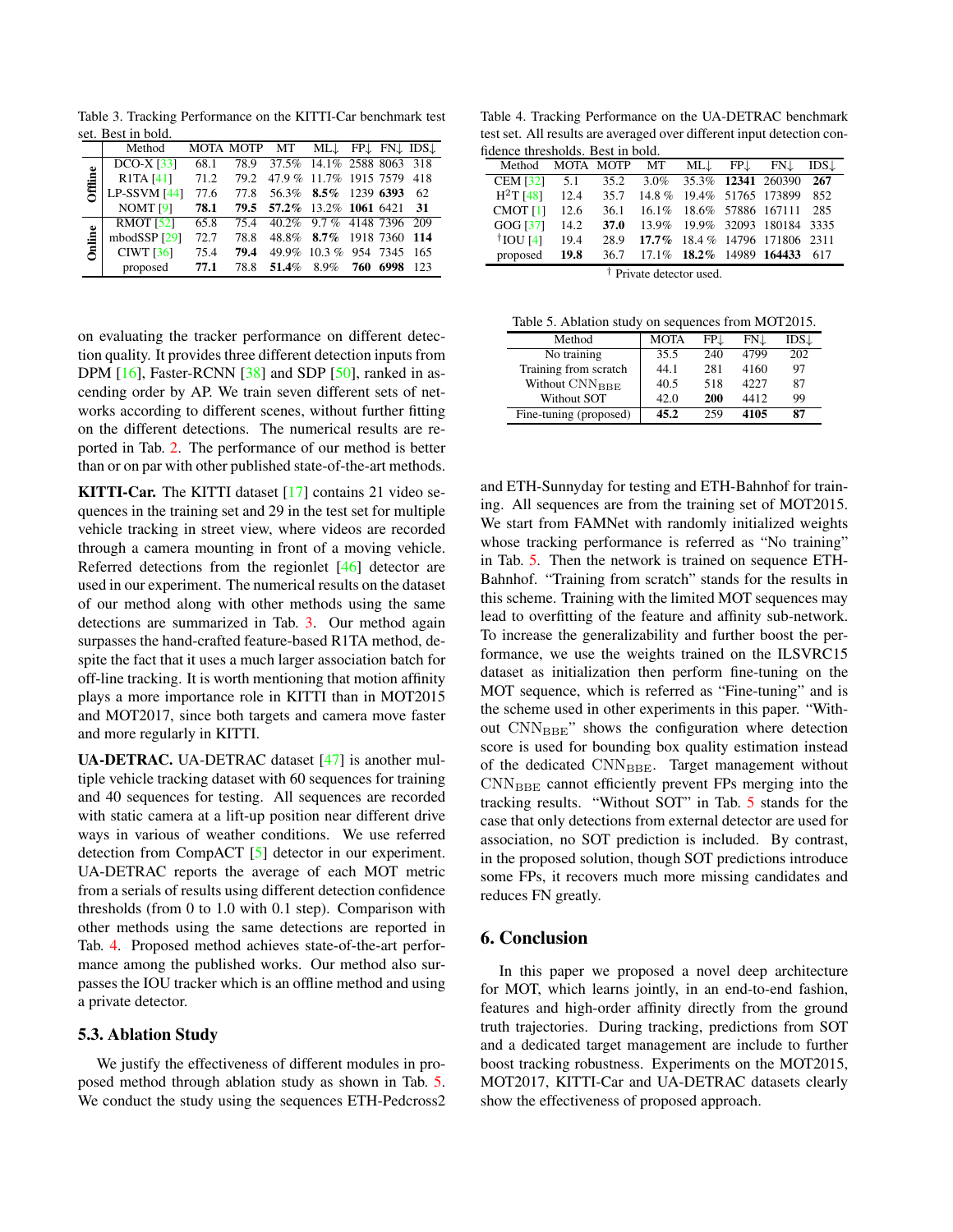# References

- <span id="page-8-0"></span>[1] S.-H. Bae and K.-J. Yoon. Confidence-based data association and discriminative deep appearance learning for robust online multi-object tracking. *TPAMI*, 2018. [1,](#page-0-0) [2,](#page-1-1) [8](#page-7-3)
- <span id="page-8-31"></span>[2] K. Bernardin and R. Stiefelhagen. Evaluating multiple object tracking performance: the clear mot metrics. *JIVP*, 2008. [7](#page-6-2)
- <span id="page-8-7"></span>[3] A. Bewley, Z. Ge, L. Ott, F. Ramos, and B. Upcroft. Simple online and realtime tracking. In *ICIP*, 2016. [2](#page-1-1)
- <span id="page-8-22"></span>[4] E. Bochinski, V. Eiselein, and T. Sikora. High-speed tracking-by-detection without using image information. In *AVSS*, 2017. [7,](#page-6-2) [8](#page-7-3)
- <span id="page-8-39"></span>[5] Z. Cai, M. Saberian, and N. Vasconcelos. Learning complexity-aware cascades for deep pedestrian detection. In *CVPR*, 2015. [8](#page-7-3)
- <span id="page-8-11"></span>[6] J. Chen, H. Sheng, Y. Zhang, and Z. Xiong. Enhancing detection model for multiple hypothesis tracking. In *CVPRw*, 2017. [2](#page-1-1)
- <span id="page-8-21"></span>[7] L. Chen, H. Ai, C. Shang, Z. Zhuang, and B. Bai. Online multi-object tracking with convolutional neural networks. In *ICIP*, 2017. [7](#page-6-2)
- <span id="page-8-26"></span>[8] L. Chen, H. Ai, Z. Zhuang, and C. Shang. Real-time multiple people tracking with deeply learned candidate selection and person re-identification. In *ICME*, 2018. [7](#page-6-2)
- <span id="page-8-34"></span>[9] W. Choi. Near-online multi-target tracking with aggregated local flow descriptor. In *ICCV*, 2015. [8](#page-7-3)
- <span id="page-8-5"></span>[10] Q. Chu, W. Ouyang, H. Li, X. Wang, B. Liu, and N. Yu. Online multi-object tracking using cnn-based single object tracker with spatial-temporal attention mechanism. *ICCV*, 2017. [1](#page-0-0)
- <span id="page-8-13"></span>[11] R. T. Collins. Multitarget data association with higher-order motion models. In *CVPR*, 2012. [2](#page-1-1)
- <span id="page-8-10"></span>[12] A. Dehghan, Y. Tian, P. H. Torr, and M. Shah. Target identity-aware network flow for online multiple target tracking. In *CVPR*, 2015. [2](#page-1-1)
- <span id="page-8-32"></span>[13] P. Dollár, R. Appel, S. Belongie, and P. Perona. Fast feature pyramids for object detection. *TPAMI*, 2014. [7](#page-6-2)
- <span id="page-8-1"></span>[14] L. Fagot-Bouquet, R. Audigier, Y. Dhome, and F. Lerasle. Improving multi-frame data association with sparse representations for robust near-online multi-object tracking. In *ECCV*, 2016. [1](#page-0-0)
- <span id="page-8-8"></span>[15] K. Fang, Y. Xiang, X. Li, and S. Savarese. Recurrent autoregressive networks for online multi-object tracking. In *WACV*, 2018. [2](#page-1-1)
- <span id="page-8-37"></span>[16] P. F. Felzenszwalb, R. B. Girshick, D. McAllester, and D. Ramanan. Object detection with discriminatively trained partbased models. *TPAMI*, 2010. [8](#page-7-3)
- <span id="page-8-29"></span>[17] A. Geiger, P. Lenz, and R. Urtasun. Are we ready for autonomous driving? the kitti vision benchmark suite. In *CVPR*, 2012. [7,](#page-6-2) [8](#page-7-3)
- <span id="page-8-30"></span>[18] K. He, G. Gkioxari, P. Dollár, and R. Girshick. Mask r-cnn. In *ICCV*, 2017. [7](#page-6-2)
- <span id="page-8-9"></span>[19] C. Huang, B. Wu, and R. Nevatia. Robust object tracking by hierarchical association of detection responses. In *ECCV*, 2008. [2](#page-1-1)
- <span id="page-8-18"></span>[20] M. Keuper, E. Levinkov, N. Bonneel, G. Lavoué, T. Brox, and B. Andres. Efficient decomposition of image and mesh graphs by lifted multicuts. In *ICCV*, 2015. [6](#page-5-3)
- <span id="page-8-2"></span>[21] M. Keuper, S. Tang, B. Andres, T. Brox, and B. Schiele. Motion segmentation & multiple object tracking by correlation co-clustering. *TPAMI*, 2018. [1,](#page-0-0) [7](#page-6-2)
- <span id="page-8-20"></span>[22] H. Kieritz, S. Becker, W. Hübner, and M. Arens. Online multi-person tracking using integral channel features. In *AVSS*, 2016. [7](#page-6-2)
- <span id="page-8-12"></span>[23] C. Kim, F. Li, A. Ciptadi, and J. M. Rehg. Multiple hypothesis tracking revisited. In *ICCV*, 2015. [2,](#page-1-1) [7](#page-6-2)
- <span id="page-8-23"></span>[24] C. Kim, F. Li, and J. M. Rehg. Multi-object tracking with neural gating using bilinear lstm. In *ECCV*, 2018. [7](#page-6-2)
- <span id="page-8-25"></span>[25] T. Kutschbach, E. Bochinski, V. Eiselein, and T. Sikora. Sequential sensor fusion combining probability hypothesis density and kernelized correlation filters for multi-object tracking in video data. In *AVSS*, 2017. [7](#page-6-2)
- <span id="page-8-6"></span>[26] L. Lan, X. Wang, S. Zhang, D. Tao, W. Gao, and T. S. Huang. Interacting tracklets for multi-object tracking. *TIP*, 2018. [1](#page-0-0)
- <span id="page-8-14"></span>[27] L. Leal-Taixé, C. Canton-Ferrer, and K. Schindler. Learning by tracking: Siamese cnn for robust target association. In *CVPRw*, 2016. [2,](#page-1-1) [7](#page-6-2)
- <span id="page-8-27"></span>[28] L. Leal-Taixé, A. Milan, I. Reid, S. Roth, and K. Schindler. MOTChallenge 2015: Towards a benchmark for multi-target tracking. *arXiv:1504.01942*, 2015. [7](#page-6-2)
- <span id="page-8-35"></span>[29] P. Lenz, A. Geiger, and R. Urtasun. Followme: Efficient online min-cost flow tracking with bounded memory and computation. In *ICCV*, 2015. [8](#page-7-3)
- <span id="page-8-28"></span>[30] A. Milan, L. Leal-Taixé, I. Reid, S. Roth, and K. Schindler. MOT16: A benchmark for multi-object tracking. *arXiv:1603.00831*, 2016. [7](#page-6-2)
- <span id="page-8-17"></span>[31] A. Milan, S. H. Rezatofighi, A. R. Dick, I. D. Reid, and K. Schindler. Online multi-target tracking using recurrent neural networks. In *AAAI*, 2017. [2,](#page-1-1) [7](#page-6-2)
- <span id="page-8-19"></span>[32] A. Milan, S. Roth, and K. Schindler. Continuous energy minimization for multitarget tracking. *TPAMI*, 2014. [7,](#page-6-2) [8](#page-7-3)
- <span id="page-8-33"></span>[33] A. Milan, K. Schindler, and S. Roth. Detection-and trajectory-level exclusion in multiple object tracking. In *CVPR*, 2013. [8](#page-7-3)
- <span id="page-8-3"></span>[34] A. Milan, K. Schindler, and S. Roth. Multi-target tracking by discrete-continuous energy minimization. *TPAMI*, 2016. [1](#page-0-0)
- <span id="page-8-16"></span>[35] P. Ondruska and I. Posner. Deep tracking: Seeing beyond seeing using recurrent neural networks. In *AAAI*, 2016. [2](#page-1-1)
- <span id="page-8-36"></span>[36] A. Osep, W. Mehner, M. Mathias, and B. Leibe. Combined image-and world-space tracking in traffic scenes. In *ICRA*, 2017. [8](#page-7-3)
- <span id="page-8-4"></span>[37] H. Pirsiavash, D. Ramanan, and C. C. Fowlkes. Globallyoptimal greedy algorithms for tracking a variable number of objects. In *CVPR*, 2011. [1,](#page-0-0) [8](#page-7-3)
- <span id="page-8-38"></span>[38] S. Ren, K. He, R. Girshick, and J. Sun. Faster r-cnn: towards real-time object detection with region proposal networks. In *NIPS*, 2015. [8](#page-7-3)
- <span id="page-8-15"></span>[39] A. Sadeghian, A. Alahi, and S. Savarese. Tracking the untrackable: Learning to track multiple cues with long-term dependencies. *arXiv:1701.01909*, 2017. [2,](#page-1-1) [7](#page-6-2)
- <span id="page-8-24"></span>[40] H. Sheng, J. Chen, Y. Zhang, W. Ke, Z. Xiong, and J. Yu. Iterative multiple hypothesis tracking with tracklet-level association. *CSVT*, 2018. [7](#page-6-2)